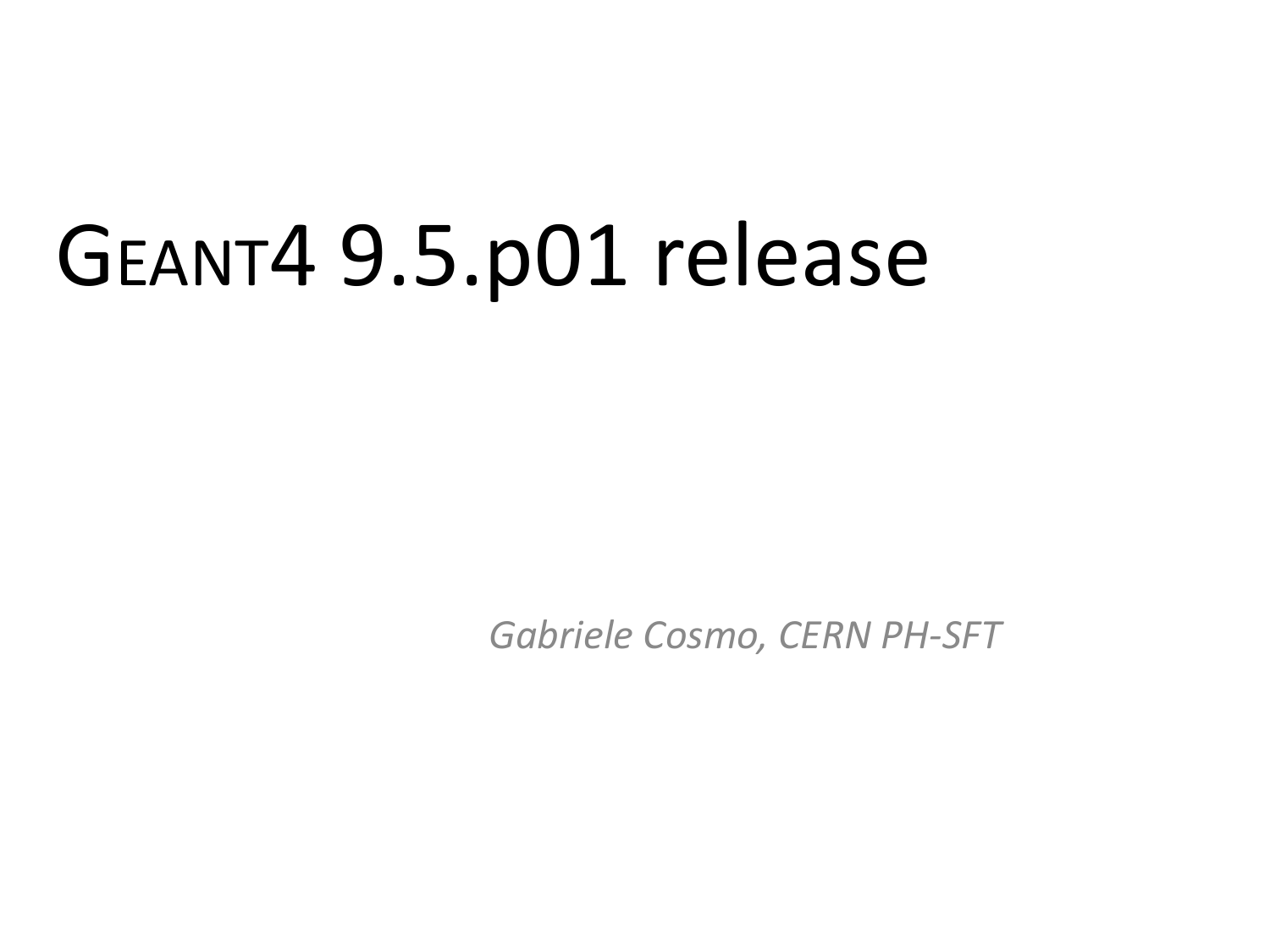# **Outline**

• Overview of fixes included in release 9.5.p01

- *Release notes for 9.5:*
	- *<http://cern.ch/geant4/support/ReleaseNotes4.9.5.html>*
- *Release notes for patch 9.5.p01:*
	- *<http://cern.ch/geant4/support/Patch4.9.5-1.txt>*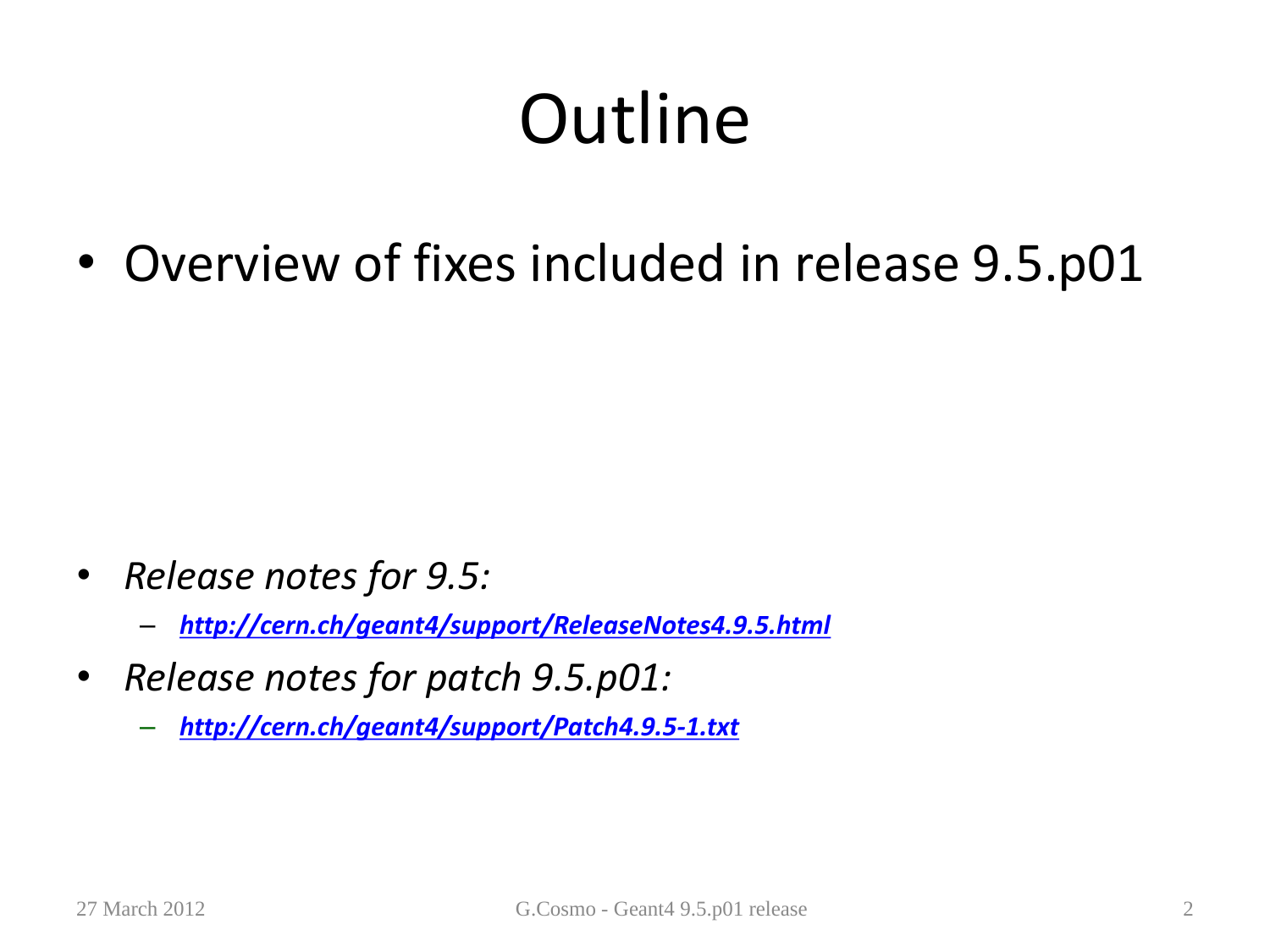# Geometry

- Added protections to avoid cases of division by zero in standard field equation of motion
- Corrected threshold in **G4PropagatorInField** for zero steps in field
- Fix for clashing computation of normals when using parallel navigation
- Fix to **G4EllipticalCone** in **DistanceToIn(p,v)** to exclude imaginary solution when distance is calculated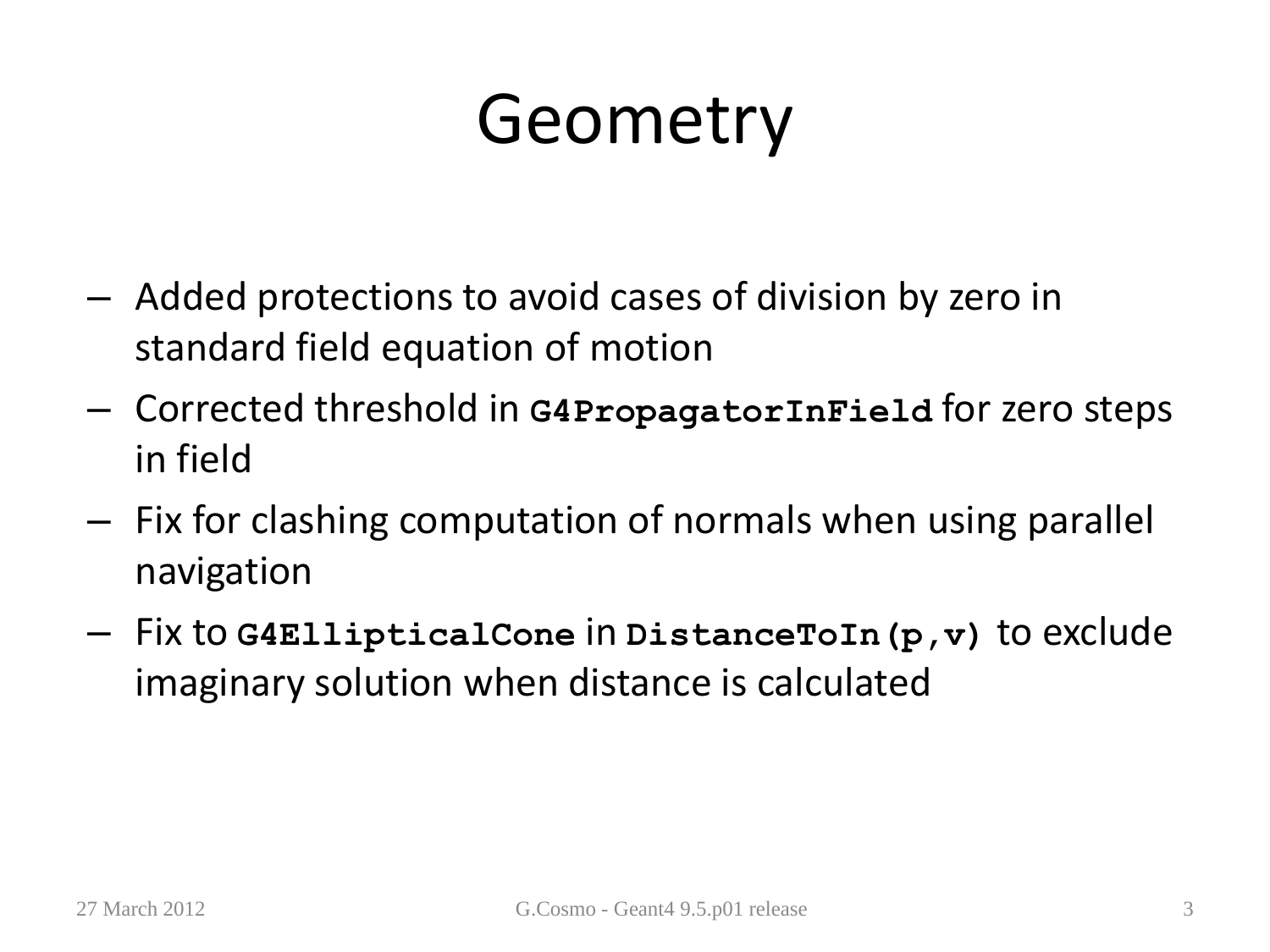## **Persistency**

### **ASCII**

- Correction for treatment of **G4TessellatedSolid** vertex type
	- Problem report [#1270](http://bugzilla-geant4.kek.jp/show_bug.cgi?id=1270)

### **GDML**

• Corrected initialization of material properties in reader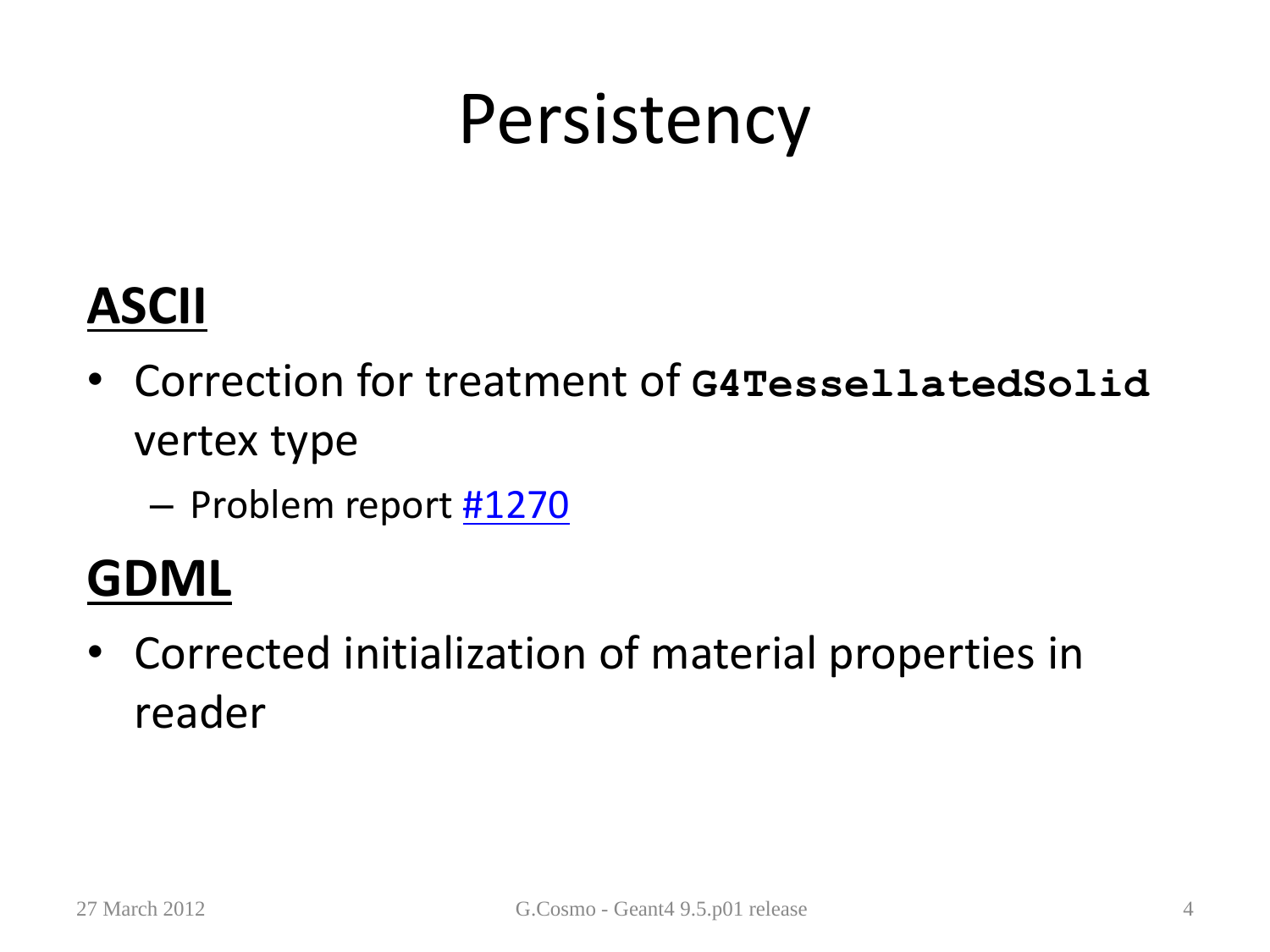# Electromagnetic physics

- Protection against big scattering angles for  $e^{+}$  (E > 20 MeV) in **G4UrbanMscModel92/93/95** (ATLAS report)
	- Cuts the tail of scattering angles to avoid artificial scattering of high energy e+-
	- $-$  In the case of  $E > 1$  GeV and cosTheta<0 a warning is now printed out
- Fixed sampling at small steps (below 10 um) in heavy media about shift in range of 3 MeV muons in **G4UniversalFluctuation**
	- Improved parameterisation for thin gas layers
- Corrected computation of lateral displacement in **G4WentzeVIModel**
	- Following report #1114 in HyperNews forum (IceCube).
	- Improved algorithm of sampling of scattering angle and displacement
	- Added G4Exception to identify misuse of transport cross-section computation
- Fixed incorrect selection of limit on minimal angle in **G4WentzelOKandVIxSection**
	- Affecting large angle scattering of muons
	- Different screening functions for e+- and heavy particles
- Fixed numerical problem in **G4IonCoulombScatteringModel** for small scattering angles
- Fixed cases of crashes in **G4VEnergyLossProcess** when applying **G4hIonisation** for ions
	- Fixed computation of delta-electron cross section for ions and very small cuts (about 1 um)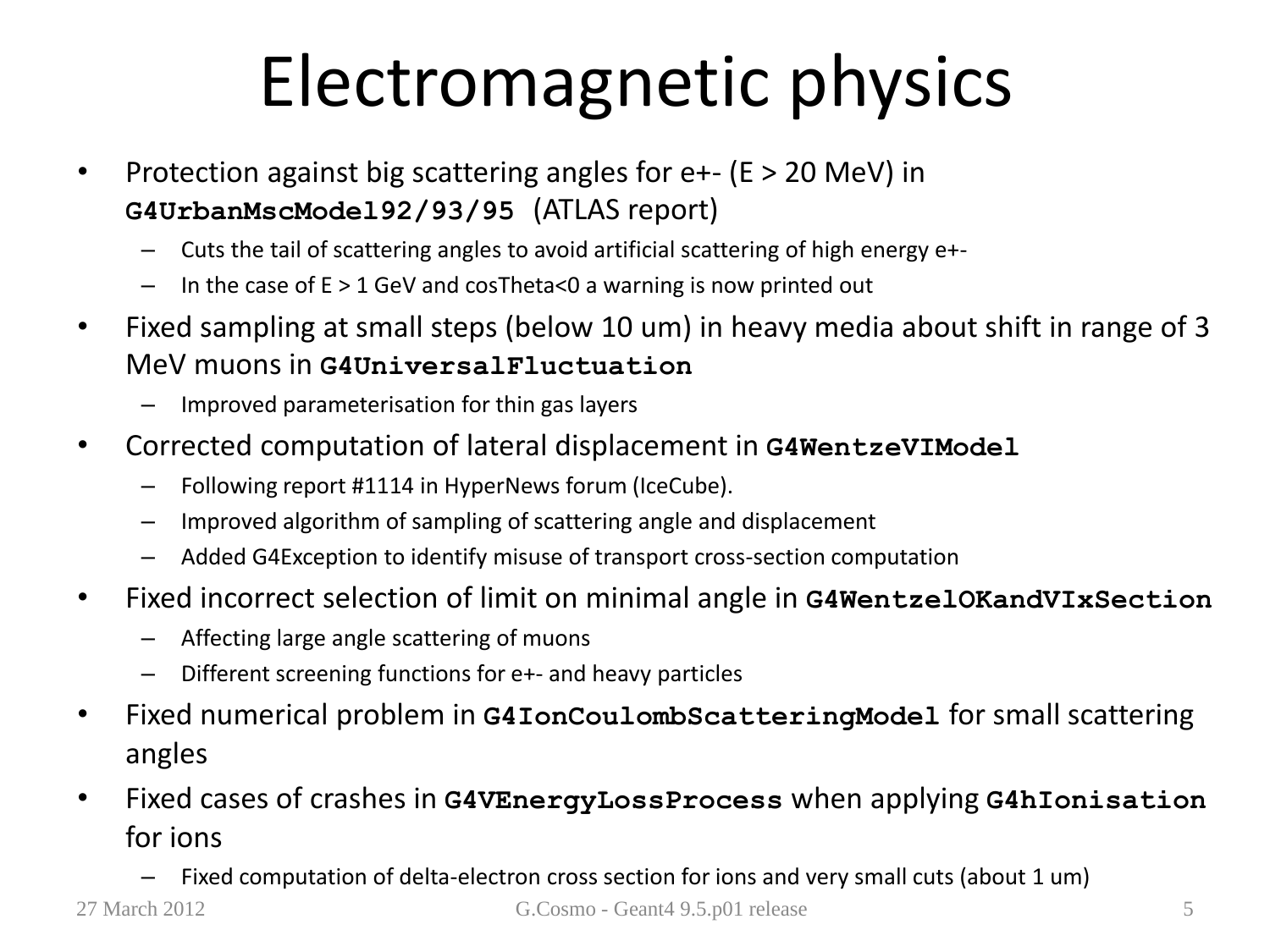# Hadronic physics

- CHIPS model (ATLAS report):
	- Added check to **G4QCaptureAtRest** to avoid cases of major 4-momentum balance violations (> 2 GeV)
	- Repeat sampling if happening; check baryon number of final state and take into account nuclear recoil at rest which is not produced as a final particle
- neutron hp model:
	- Added protection against emission of unphysical ultra-low energy photons in **G4NeutronHPCaptureFS**
- Elastic processes:
	- Fixes in **G4WHadronElasticProcess** to remove unnecessary calls responsible for run-time memory growth
	- Problem report [#1286](http://bugzilla-geant4.kek.jp/show_bug.cgi?id=1286)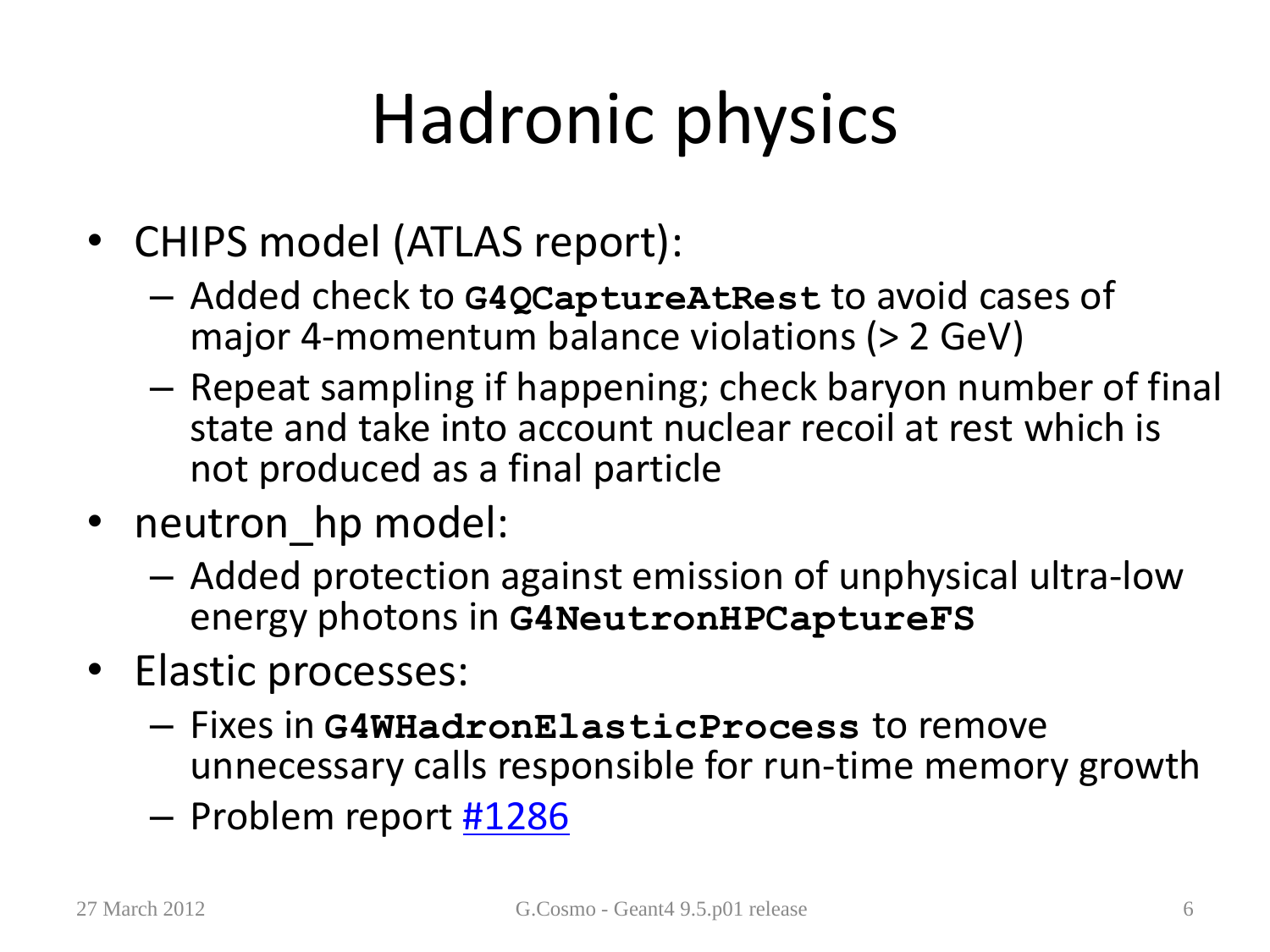## More Fixes

#### **Optical Processes**

- Fix in **G4OpBoundaryProcess**: for the computation of velocity
	- Call **ProposeVelocity()** for particle-change
	- For Fresnel refraction calculate final velocity locally
	- Problem report [#1275](http://bugzilla-geant4.kek.jp/show_bug.cgi?id=1275)

#### **Scoring Processes**

• Fix in **G4ParallelWorldProcess** for incorrect initialization for secondary tracks

#### **Track**

- Fix for association of secondary weight by processes
	- Problem report [#1273](http://bugzilla-geant4.kek.jp/show_bug.cgi?id=1273)

#### **Visualization**

- Fix to avoid redrawing twice of geometry
- Fix for "up-vector" in Raytracer
	- Problem report [#1274](http://bugzilla-geant4.kek.jp/show_bug.cgi?id=1274)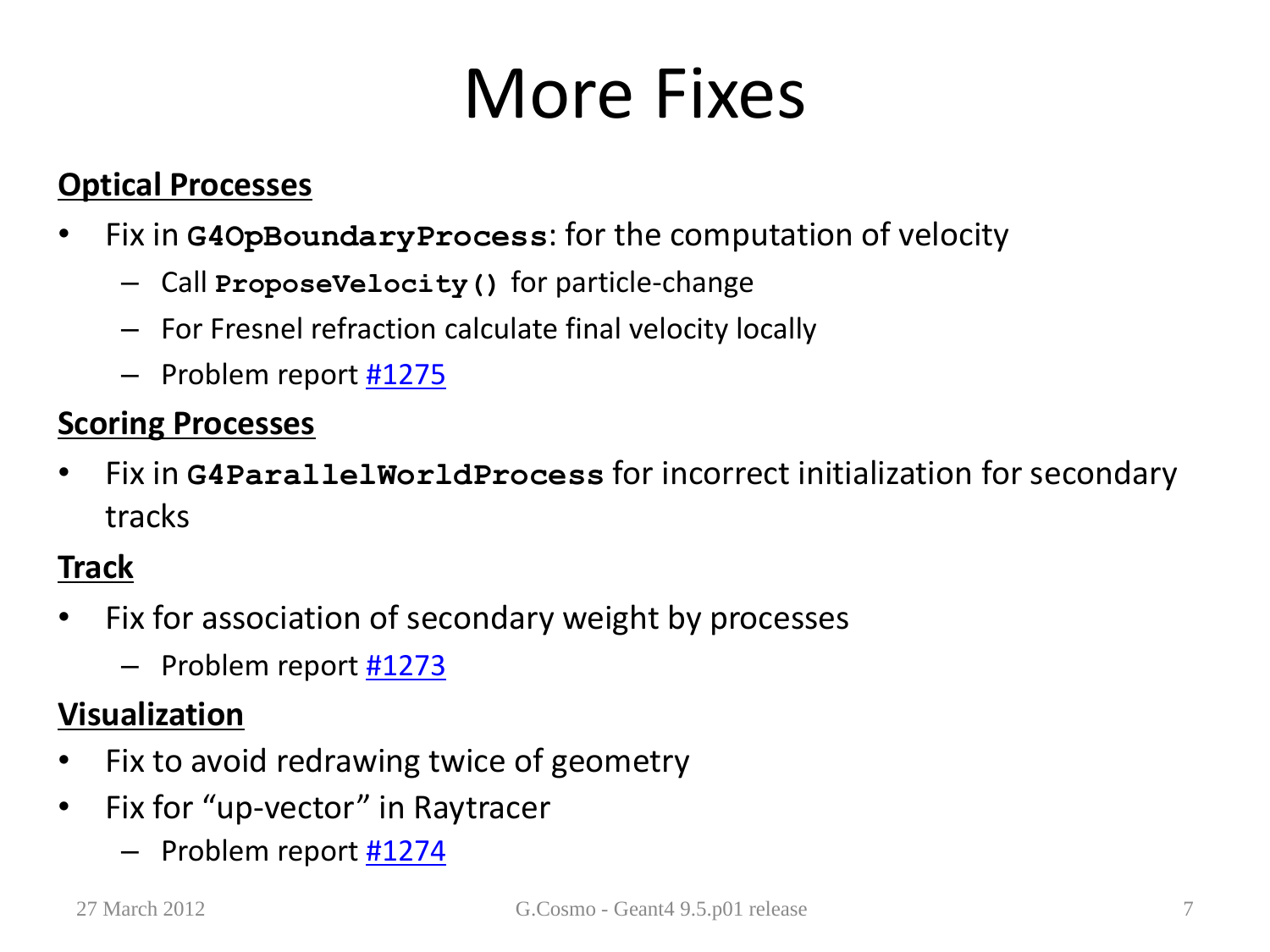### More fixes - 2

#### **Configuration**

•CMake:

- Corrected settings for expansion variable for prepending path to **G4WORKDIR**. Problem report [#1265](http://bugzilla-geant4.kek.jp/show_bug.cgi?id=1265)
- Corrected setup and compilation options for Intel/icc compiler

#### **Detailed notes**: *<http://cern.ch/geant4/support/Patch4.9.5-1.txt>*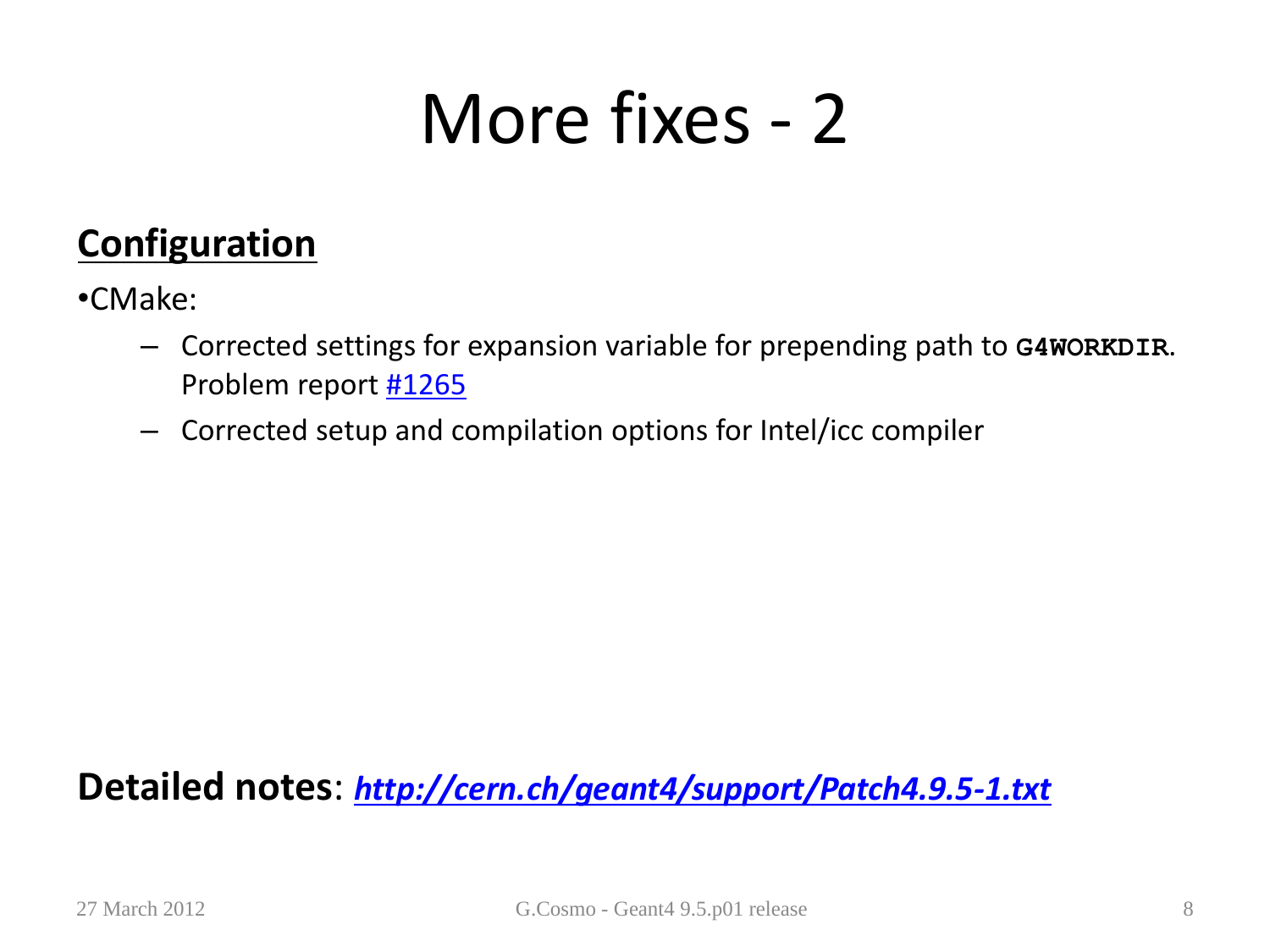# Supported platforms for 9.5 series

- Linux SLC5, gcc-4.1.2, gcc-4.3.X, 32/64 bits
- MacOSX 10.6, 10.7, gcc-4.2.1, 64 bits
- Windows/XP and CygWin Tools – Compiler Visual C++ 10.0 (Visual Studio 2010)
- Also tested: gcc-4.6.X, icc-12.X, VC++-9.0

• *CLHEP version: 2.1.1.0*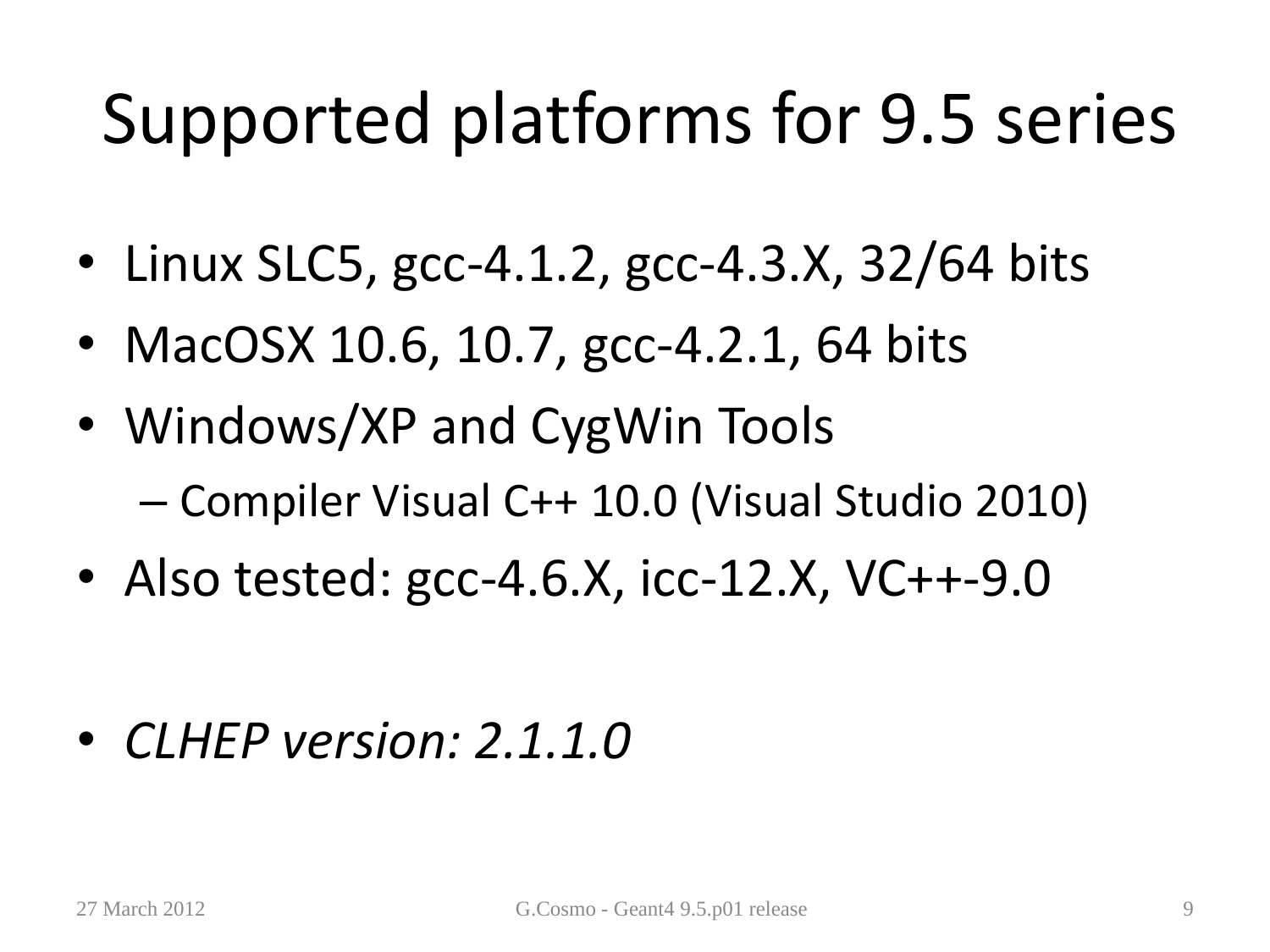# Releases in 2012

- Release 9.6-Beta in June (29 June)
- Final release 9.6 in November (30 November)
	- First candidate release available for testing to LHC experiments towards end October